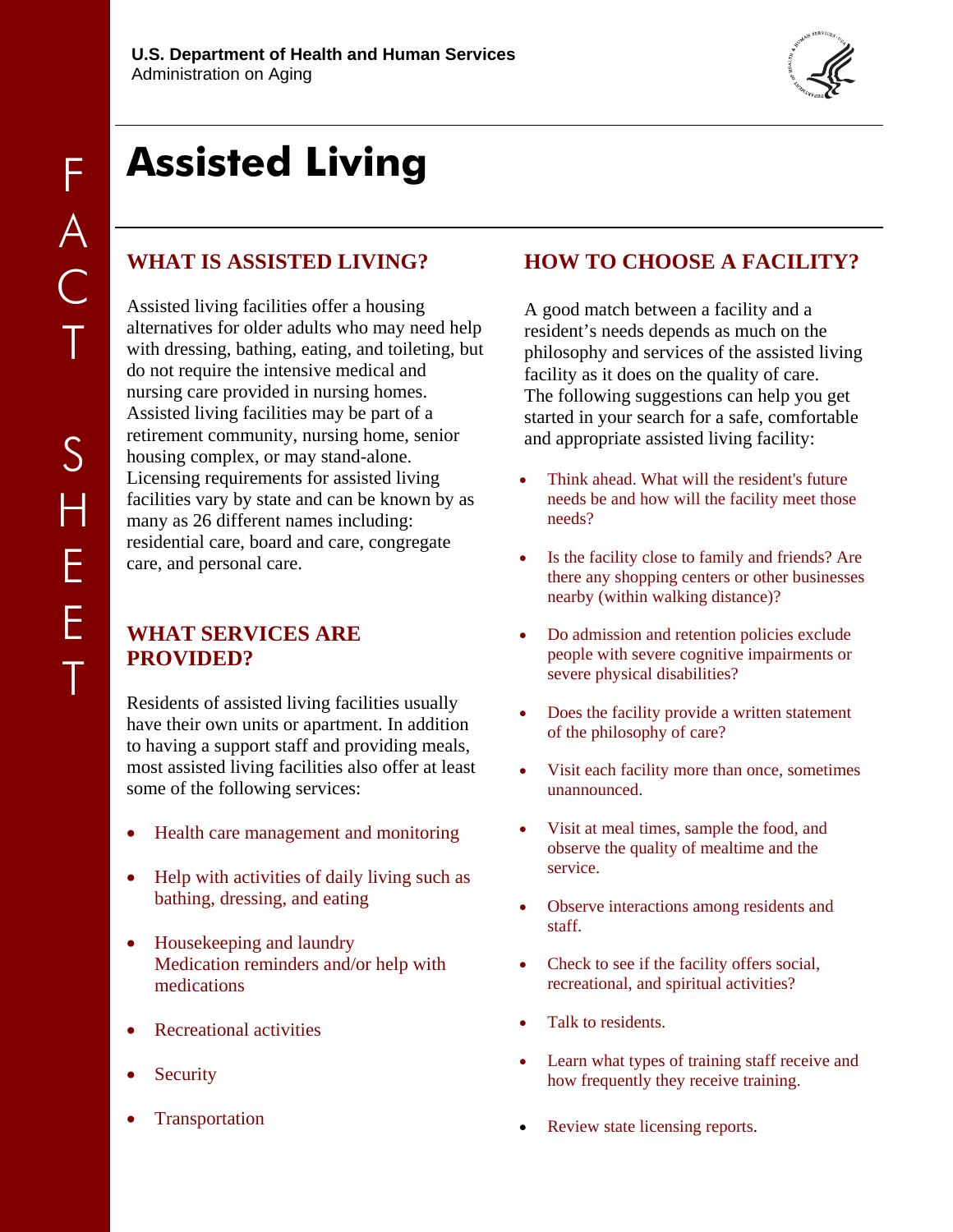#### *The following steps should also be onsidered:*

- Contact your state's long-term care ombudsman to see if any complaints have recently been filed against the assisted living facility you are interested in. In many states, the ombudsman checks on conditions at assisted living units as well as nursing homes.
- Contact the local Better Business Bureau to see if that agency has received any complaints about the assisted living facility.
- If the assisted living facility is connected to a nursing home, ask for information about it, too. (Information on nursing homes can be found on the Medicare website at [http://www.medicare.gov/nhcompare/home](http://www.medicare.gov/nhcompare/home.asp) [.asp\)](http://www.medicare.gov/nhcompare/home.asp).

#### **Check Lists**

Individuals may want to use one of the following checklists to help them see if a facility meets their needs:

The National Center for Assisted Living's Consumer Guide to Assisted Living and Residential Care Facilities. Call (202) 842- 4444 or check <http://www.ncal.org/consumer/thinking.htm>

The Assisted Living Federation of America's Consumer Checklist. Call (703) 691-8100 [www.alfa.org/public/articles/details.cfm?id=75](http://www.alfa.org/public/articles/details.cfm?id=75)

 The Consumer Consortium on Assisted Living's Checklist of Questions to Ask When Choosing Assisted Living Facility. Call (703) 841-2333 or check [www.ccal.org/checklist.html](http://www.ccal.org/checklist.html)

# **WHAT IS THE COST FOR ASSISTED LIVING?**

Although assisted living costs less than nursing home care, it is still fairly expensive. Depending on the kind of assisted living facility and type of services an older person chooses, the price costs can range from less than \$10,000 a year to more than \$50,000 a year. Across the U.S., monthly rates average \$1,800 per month.

Because there can be extra fees for additional services, it is very important for older persons to find out what is included in the basic rate and how much other services will cost.

Primarily, older persons or their families pay the cost of assisted living. Some health and long-term care insurance policies may cover some of the costs associated with assisted living. In addition, some residences have their own financial assistance programs.

The federal Medicare program does not cover the costs of assisted living facilities or the care they provide. In some states, Medicaid may pay for the service component of assisted living. Medicaid is the joint federal and state program that helps older people and those with disabilities pay for health care when they are not able to afford the expenses themselves. Additional information on financing can be obtained from the resources listed below.

## **WHERE CAN I LEARN MORE ABOUT ASSISTED LIVING?**

Older persons who want to find out more about the assisted living option can start by contacting their local area agency on aging (AAA). Contact the U.S. Administration on Aging's Eldercare Locator at 1-800-677-1116 or visit www.eldercare.gov to find the AAA office closest to you.